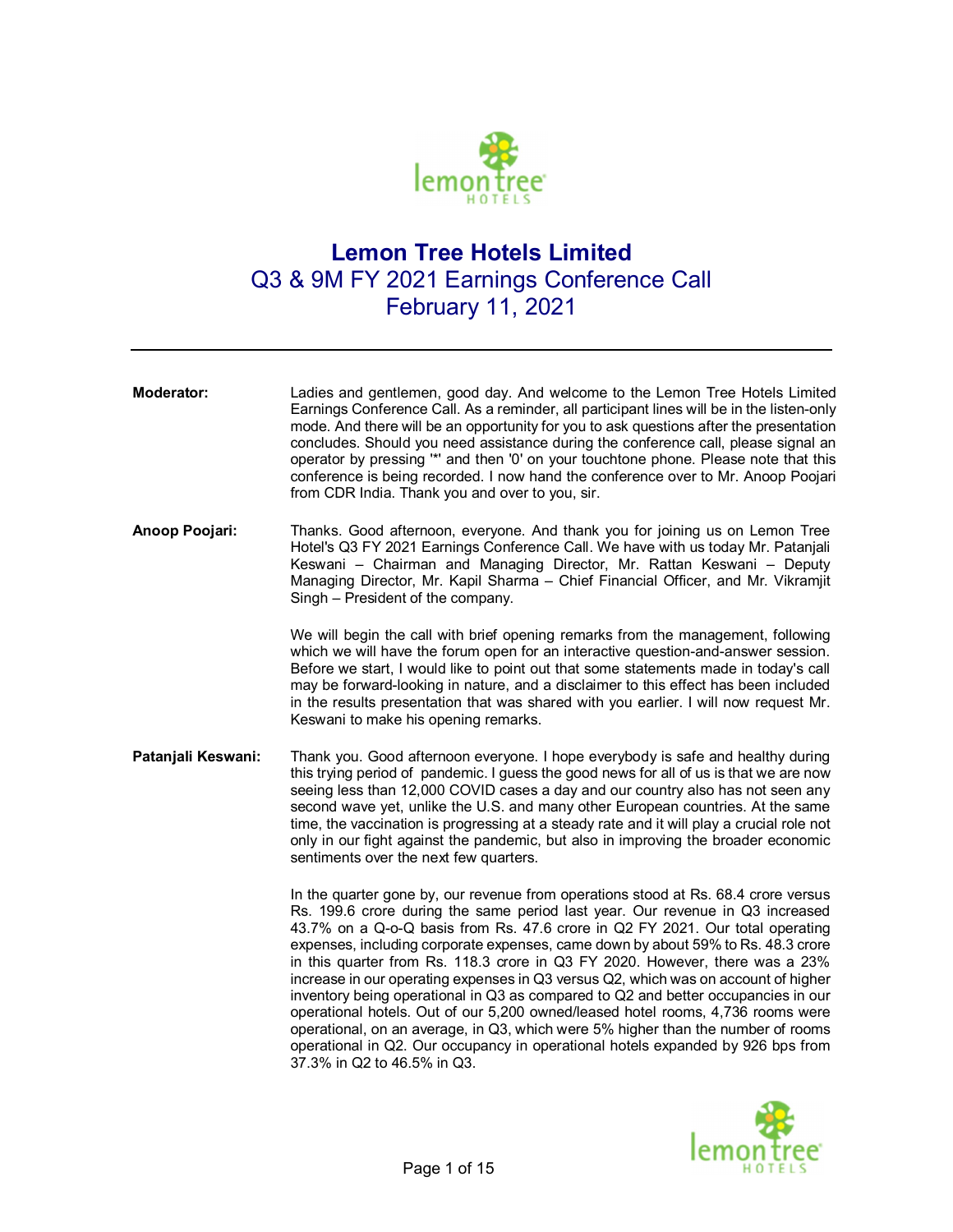We recorded a positive net EBITDA of Rs. 22.3 crore in Q3, which was 73.5% lower than the Rs. 84.4 crore in Q3 FY 2020. But our net EBITDA in Q3 was about 55.8% higher than the Rs. 14.3 crore in Q2. Our net EBITDA without other income was, in fact, 141.7% higher in Q3 than in Q2. Our EBITDA margins also showed a significant improvement in Q3 over Q2, by expanding 1,191 bps to 29.4% in Q3 from 17.5% in Q2.

Our focus on our operating cost model throughout the past three quarters has now started to reap fruits for us in the form of sequential EBITDA margin expansion. In fact, as I said earlier as well, let me re-emphasize that many of these cost optimization measures would be permanent in nature, which we expect will lead to a minimum net EBITDA margin expansion of 500 bps, going up to 700 bps when things get back to normal.

While we continue to explore and experiment with leaner operational practices to achieve operational excellence, we are also totally committed to uphold best-in-class service standards. Once again, in the quarter gone by, our business mix was dominated by demand from retail channels. I would like to mention that in Q3 FY 2021, the total number of room nights from the retail segment was 11% higher than the number of room nights in the pre-COVID period of Q3 FY 2020. We saw a significant pickup on quarter-on-quarter basis in demand from the corporate segment as well. The number of room nights in the corporate segment increased by more than 90% in Q3 2021 over the previous quarter.

From the liquidity perspective, it is now extremely unlikely that we will avail of our two pre-approved fundraising options, which is the rights issue Rs. 150 crore in Lemon Tree and the call for raising the second tranche of Rs. 125 crore from APG. As of now, we have sufficient cash to service our debt obligation centered from our under-development projects for the next six quarters, even in the worst-case scenario. Although, we believe that the worst is clearly behind us now.

We continue to be absolutely vigilant in ensuring the safety of our guests and employees. The SOPs covering all aspects involving our guests, employees, vendor partners, which we implemented in Q1, continue to be in place. We are also working on a plan to get our hotel as well as our corporate staff vaccinated.

To summarize, we are positive about what lies ahead for us in the future. We are also pretty sure that rebounding the hospitality industry will gain momentum in the coming quarters as the fear of the virus remains and incidentally, as is already evident in Q4. We are confident that our fundamentally strong business model, significant liquidity and our established brands will help us to successfully weather these challenging times, and we will come out as a much more efficient company than before.

So on that note, I come to the end of the opening remarks. And we would now like to ask the moderator to open the line for Q&A. Thank you.

- **Moderator:** Thank you very much, sir. Ladies and gentlemen, we will now begin the questionsand-answer session. The first question is from the line of Archana Gude from IDBI Capital. Please go ahead.
- **Archana Gude:** I have three questions from my side. Firstly, sir, if I see our ADR trend for last three quarters, there has been significant variation wherein we saw improvement in August and then again there was a dip in October, and then again the trend was upward. Should we attribute this to the new hotel opening where the ADR was lower which

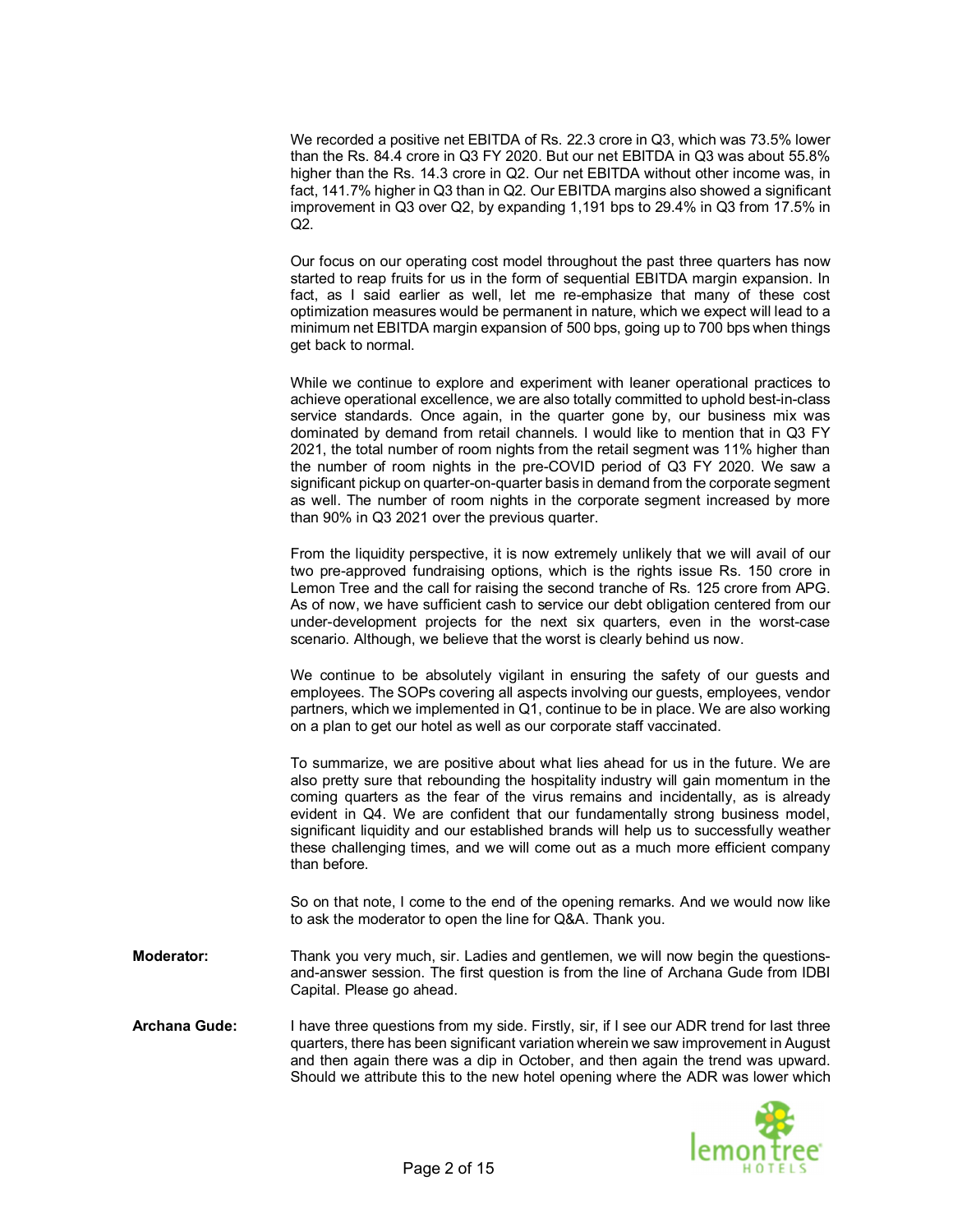might have dragged the overall performance? And also, was it due to the discounts offered, some color on the ADR part, sir?

**Patanjali Keswani:** So let's talk about ADR pre-COVID and during COVID. So in a normal mix, our ADR, is at Rs.4000. What happened in COVID was that what we call as the traditional business or non-COVID business disappeared. So in fact, from Q1 onwards, while COVID-related business has been steadily reducing, it has been the dominating factor in Q1 and Q2 in determining our ADR, because it is more than 50% of our total business. The non-traditional will be gradually replaced with different segments coming to our operating business mix at different times. At present, because there is not enough demand from traditional sources, there is a lot of discounting going on across India and the retail segment. So the real reason for the fall in ADR is no longer COVID, because COVID today is maybe 5% of our total demand. That remaining 95%, most of it is retail and most of it is coming at much lower rates than normal.

> Now when will this go? So broadly, so if you look at the industry and look at Q3, and I am giving you just a broad example, you will notice on a broad basis that the fall in income of all the four listed players in Q3 this year versus Q3 the previous year is roughly 60% to 70%. Which means, today, in Q3, the hotels did income of 30% to 40% of what they did in the previous year. All of that is driven by retail. And while the listed universe is obviously a much smaller segment, overall, in the hotel business, you will find heavy discounting because the replacement segments or all the segments have not come back. In Q4, my guess is, this will now expand. So the industry will probably be 45% of Q4 of last year. Just like today it is 30% to 40%, there will be a significant expansion in revenue in Q4. Therefore, you will see a small uptick in ADR. Q1, Q2 next year, my guess will be catch-up months, because large corporate travel will also start. My best estimate is that H2 next year is when ADR will catch up, because first you have to keep in mind, occupancy has to catch up.

- **Archana Gude:** Right. So just to follow-up on that. You spoke about the corporate travel, so have the corporate contracts come for renewals and maybe some trend on pricing there?
- **Patanjali Keswani:** So well, in our case specifically, we did not renew the prices. Normally, corporate pricing changes effective 1st October and 1st January. Last year or the year gone by, 2020, we did not change our pricing. But that is a moot point because there was no corporate demand. But suffice to say our corporate rates are still the same as they were in last quarter of calendar year 2019, which is when our prices changed last. And we do not expect to change our pricing in the coming October, and we expect to continue with the old pricing.
- **Archana Gude:** Sure, sir. And sir, lastly, if you just throw some light on the performance of the key cities for us.
- **Patanjali Keswani:** Okay. So I guess, it's there in our investor presentation. So you will find in the key cities like Delhi, these are cities where we have significant owned assets. So as you know, we have more business hotels, less leisure hotels than the other large listed players. So in Delhi, we have 640 rooms, so our occupancy in Q3 FY 2020 was 85% and dropped to 55%. You see, Delhi had one advantage, it has multiple types of users, including guys coming in due to the airport and so on. Gurgaon, which is heavily large corporate dependent, and here we have over 500 rooms owned, dropped from 75% to 30% occupancy. Hyderabad, which again has multiple sources of demand, though it is largely dependent on IT, dropped from 77% in Q3 2020 to 45% in this quarter. Bangalore, where we have very large inventory, close to 900 rooms, dropped from 65% to 24%, because that is the most IT dependent city in India. Mumbai, where we currently have 300 rooms, it was very resilient, from 62% it dropped to 59%. And today, in fact, it is at 80%. So there are certain markets that

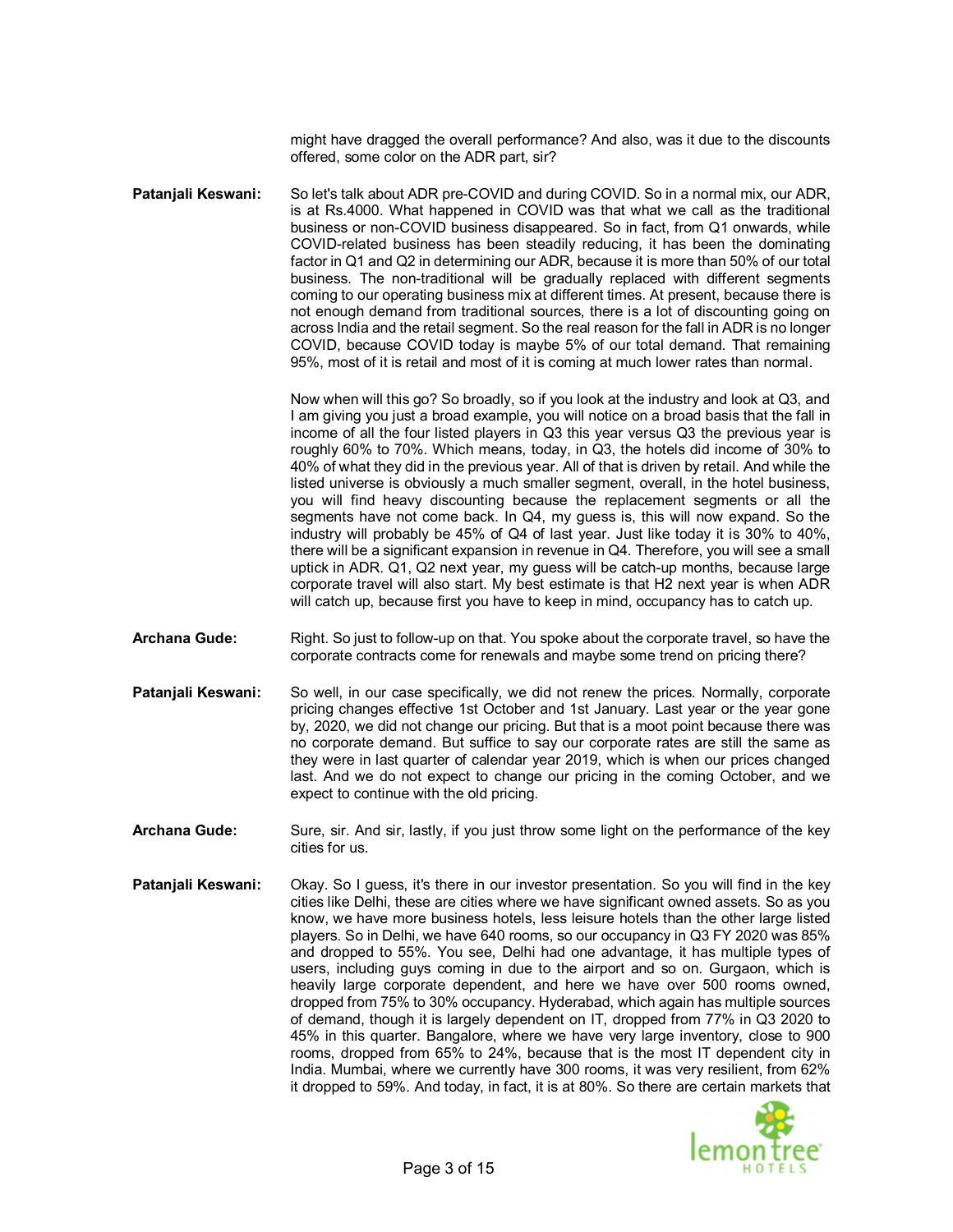will bounce back first for us. For example, I reckon that Bombay, Delhi, Hyderabad will bounce, followed by Bangalore and Gurgaon.

**Archana Gude:** Sure. Sir, is it fair to assume that we are at least two to three quarters away to get back to our earlier occupancy levels?

- **Patanjali Keswani:** Okay. So let's put it this way. I will repeat. Q3, as you see, from an income perspective, because some listed players do not report ADR and occupancy, so I guess I can't take as an aggregate. But let me just broadly say that Q3, the income was 35% to 40% of Q3 of the previous quarter. My expectation is, in Q4, again speaking for the industry, the income will be 45% of the previous Q4, which means really an expansion of 25% to 30% in revenue. Moving forward, my broad expectation is, in H1 our income will hit, in a staggered basis, depending upon the players it will go up to 60% to 80% pre-COVID. This all depends on when the corporate travel starts and how effectively we vaccinate people. I have no doubt that H2 we will catch up.
- **Moderator:** Thank you. The next question is from the line of Nihal Jham from Edelweiss. Please go ahead.
- **Nihal Jham:** Sir, three questions from my side. In our last quarter discussion, you had given a little more clarity on how demand on a per room night basis was progressing. And if I remember right, it was, I think around 300 room nights from COVID, whereas the retail segment was around 1,200 room nights. Is it possible to give a sense at currently how is that number breaking up in total?
- **Patanjali Keswani:** Okay. So Q2, I think we did about 1,680 rooms per day. 950 were COVID and 730 were non-COVID. In Q3, this 950 COVID dropped to 240; and non-COVID went up from 730 to 1,960. Which means, basically non-COVID grew about 2.7x. Now what is happening in Q4? COVID is less than 100. So Q2 COVID was 950; Q3, 240; now it's less than 100. What is happening on the non-COVID? It was 730 in Q2; 1,960 in Q3; it is north of 2,700 today.

So what I am really saying is that our occupancy is north of 2,700, which is over 50% of our inventory. But COVID is like under 5%. And I generally think it will become zero in another one, one and a half months. So that's what I am seeing happening. Now because of this, there is some improvement in pricing also because the non-COVID segments that are coming back, some of them have higher pricing. So the mix is changing. But this impact, while it will be visible in Q4, it will be most visible in Q1 and Q2 next year, especially because there are other things happening like its wedding season and so on and so forth. So broad guess, hotels will do anywhere from 40% to 50% of pre-COVID revenues in this quarter, probably 45% to 50%. And then from the next quarter, they will start getting improved, 65%, 70%, 75% of pre-COVID. And I have no doubt that Q3, it will be fully pre-COVID.

- **Nihal Jham:** That's very helpful, sir. Sir, just a related question on that. As you are giving the progression of how you expect occupancy to improve and potentially in H2 of next year we would be in excess of, say, 75% to 80% occupancy on an average.
- **Patanjali Keswani:** I am not saying that Nihal. I am saying, we will be back to pre-COVID levels of occupancy. I don't think it was 75% in Q3. It was higher in Q4 because in Q3, Diwali was there. And normally that brings the occupancy down. So whatever the number is, we will be close to that.

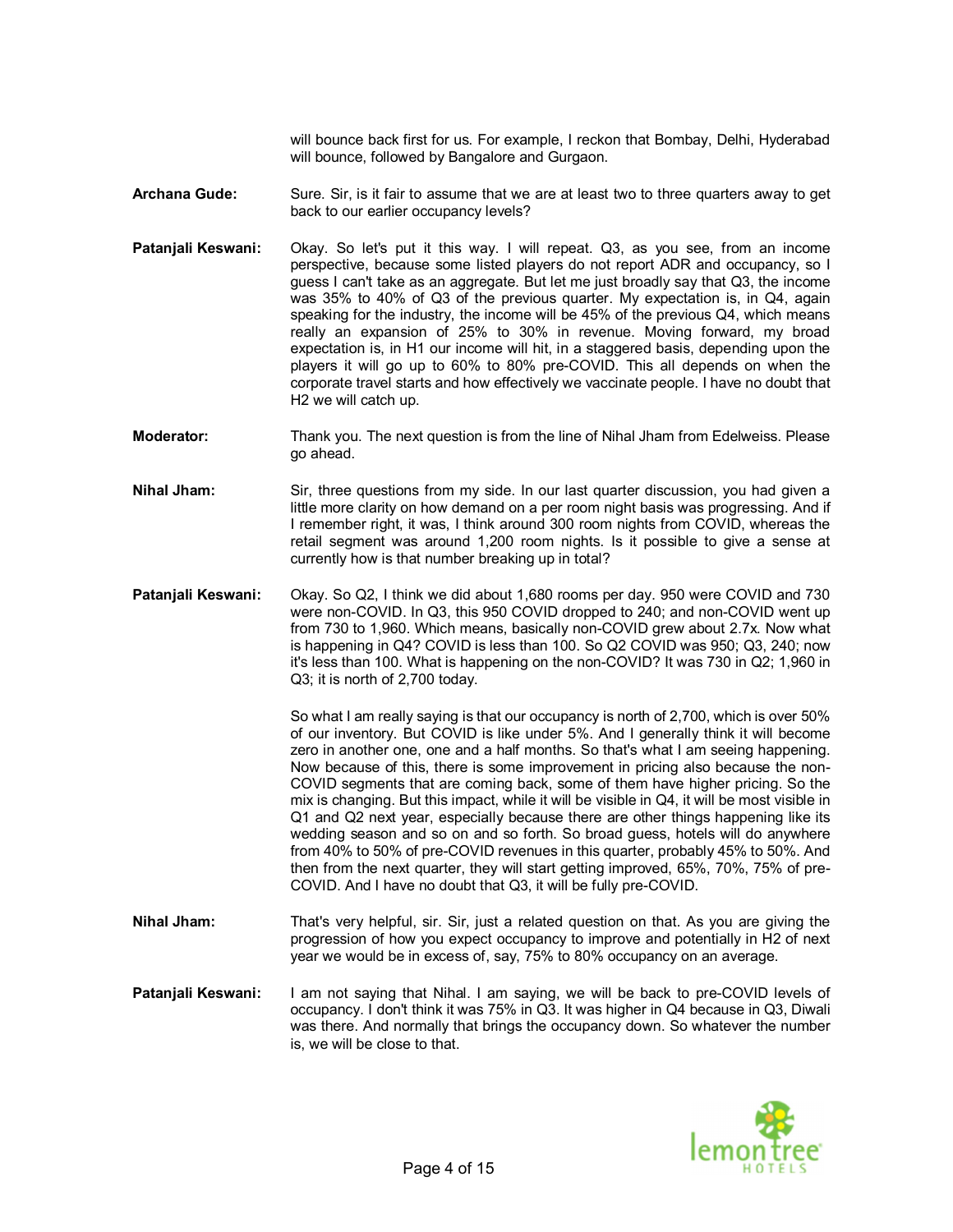- **Nihal Jham:** Absolutely. The point is, in that scenario once you see that the base is up, do you think the industry would be at a position where you can take your ADRs in a range of what it was pre-COVID? Or that you think will be another gradual ramp-up over the next six to 12 months?
- **Patanjali Keswani:** No. It will be an instant ramp-up. This is an interesting question you asked. So see, different hotel companies have different segments. So take the big 5-star chains, they have large meetings, incentives, conferences, facilities, right? That's wedding, business, for example, that will see an instant change. We all have retail segment. My retail segment today is 1.1x what it was pre-COVID. That's an amazing number, that retail today in Q4 is 1.1x of Q4 last year. So that really bounced. That segment is where pricing is instant. It's like the airline segment, seat pricing.

Where is price fixed? It is really fixed in contracts. So corporate travel, trade business and so on, which is, put together maybe 35%, 40% of my business; and for most people, maybe 40% of their business. So for that segment the pricing may remain the same, depending on whether hotel companies offer new pricing in October. But the 60%, which is not fixed, which is dynamic pricing, will shoot. I have no doubt. Because what we are not seeing yet is, you see, demand is still picking up, but supply impairment has not come into play yet. So my broad guess is that on a permanent basis, about 5% to 8% of demand will disappear because of the Zoom platform and so on and so forth. And we have our reasons for saying these numbers. My guess is, 15% of supply will disappear.

So when you look at that, my best estimate is that, for the industry, Q3 will be the quarter when things will come back to normal.

- **Nihal Jham:** That's very helpful, Mr. Keswani. Just one last question, specifically to Lemon Tree. You mentioned that you have obviously dropped plans of fundraising because internally the cash flows are sufficient, if I understand right. I just wanted a little more understanding on that, because if I look at our performance for December, we are generating a monthly EBITDA of around Rs. 12 crore, whereas the monthly interest, and I know that includes lease also, is around Rs. 14 crore, Rs. 15 crore. So just wanted a sense that in the coming quarter how will this gap be bridged, and a sense of the cash flow situation in the coming three to six months, which gives you the confidence of not wanting a fundraise, that's all.
- **Patanjali Keswani:** Okay. So firstly, cash, we have about Rs. 100 crore, plus we have Rs. 140 crore, which is the emergency credit line guarantees scheme. So put together, we have about Rs. 250 crore of cash. Now if you look at our P&L, and I will not talk about quarter four, but I can broadly say quarter four is much better than quarter three. Quarter 3, the real pickup was not in October, it was not in November because November was significantly affected, again, due to Diwali being middle of the month. It was in December. In December, if I remember right, we did over Rs. 90 lakhs per day in revenue, which is roughly around 45% of our revenue per day maybe in December last year, very rough numbers. This trend line is continuing.

Now as far as our expenses go, the expenses are not picking up at the same level, clearly. Because what we are finding is, we find that the permanent disappearance of our cost is roughly Rs. 11 lakhs a day, okay, or about over Rs. 40 crore a year. That would be a permanent loss of expense. So obviously, some expenses are coming back, that's the broad point I am making, in Q4. Revenue is also improving far more significantly. And if you look at it, therefore, if we are out of pocket Rs. 5 crore, Rs. 10 crore, Rs. 15 crore, Rs. 20 crore, if you remember in my opening statement, I said, we are very comfortably positioned for the next six quarters,

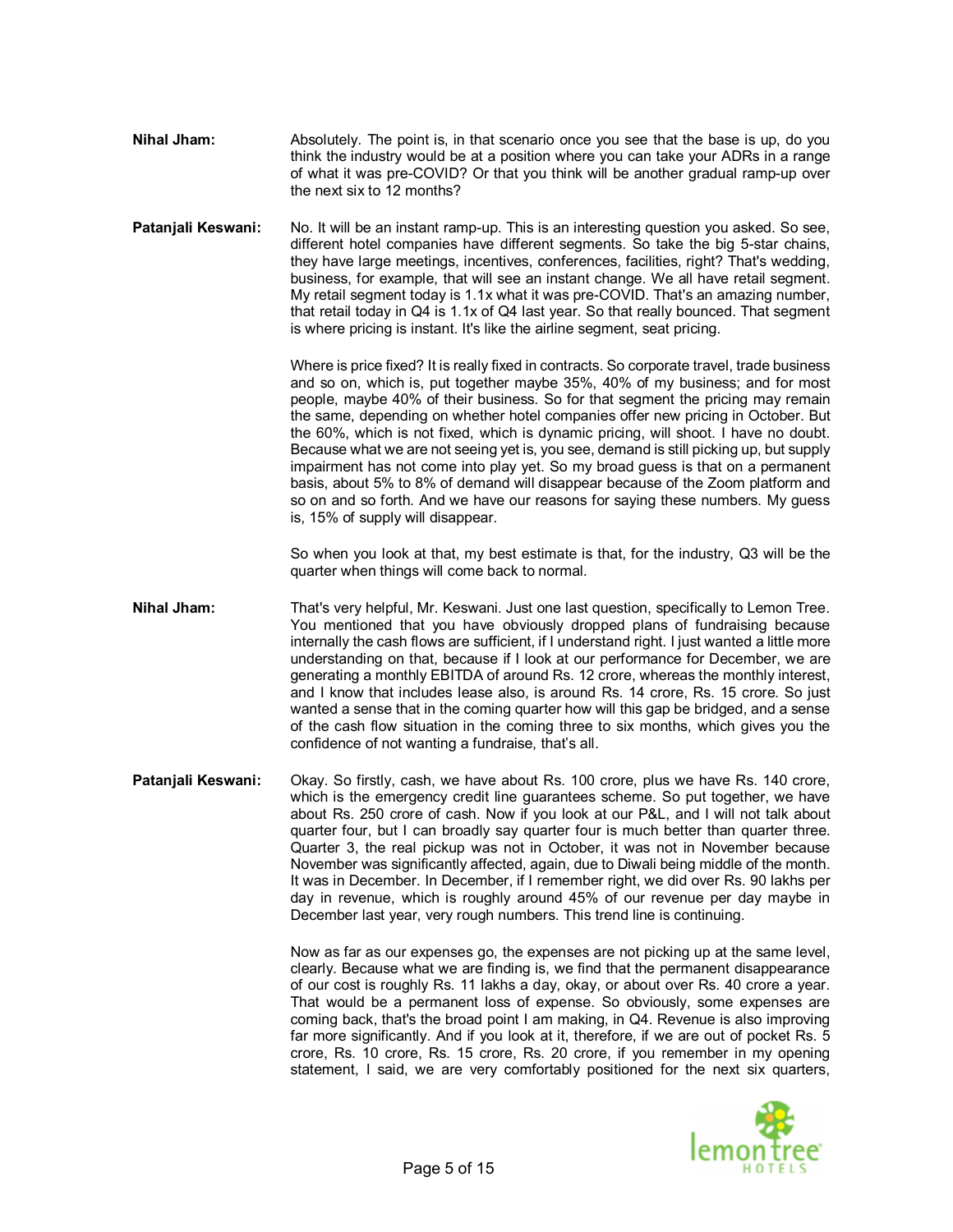assuming worst-case. Worst-case is, by the way, not Q4 nor December. Worst-case is Q3 in our case. So there is no problem from the cash perspective.

**Moderator:** Thank you. The next question is from the line of Amandeep Singh from AMBIT Capital. Please go ahead.

**Amandeep Singh:** Sir, the investor presentation talks about gradual recovery from the large corporates. So in that context, can you spend a few minutes to give us some sense on the revival of the overall business travel demand? And give some clarity if this demand is largely pertaining to project-based group travel or also individual-based business travel?

**Patanjali Keswani:** So I will talk about Lemon Tree. And Lemon Tree, I think because we are in over 50 cities, is a fairly good proxy for industry. So if you look at our segment, and I am talking mid-market, 10% of our demand is foreign travel. That won't come back till vaccination, herd immunity and so on. So in my mind, I am assuming it will not exist even in financial year 2022, that's the assumption here. So that 10% is gone or it will be immaterial, it will be 1% or 2%. Then we have 40% retail. On a normal year, we expect this is going to grow too, anywhere from 45% to 60%. That's what we are seeing happening. So I am doing apple-to-apple. The earlier waterfall was; retail was 40%, 10% was foreign travel, that's 50%; 20% was large corporates, that's 70%; 20%, 25% was small corporates, medium corporates, that's 90%; and about 10% was meetings, incentives, conferences, very roughly.

> What I see happening is, this 40% is now going to 45% to 50%. The 10% foreigner is still very low. So I will not treat it as material. The small, medium corporates, those are coming back, they are roughly 50% of what they were, which means earlier, they were 25%; now they might be 10% or 11%. Large corporates, one out of 25. But most have told our sales team that they are going to come back in H1 of this coming year. Meetings, incentives, conferences, which was normally 10%, including some leisure in that, today, it's probably 3% or 4% because it's not that they are not happening, but they are far smaller conferences and weddings and so on. So if you add this together, then we should be about 55%, or 50% to 55% of pre-COVID. But we are seeing a very fast pickup now in small medium micro enterprise travel. We are expecting April onwards a certain pickup in meetings, incentives. Corporates, in our internal planning for the financial year 2022, we have assumed will really come back partially in Q2 and entirely in Q3.

- **Amandeep Singh:** Sure. Sir, that was really helpful. And sir, my second question is on debt and CAPEX. So we believe that larger portion of the debt is into the platform with longer maturity date, can you help us understand debt repayment schedule for FY 2022 and 2023 and annualized CAPEX guidance as you highlighted that internal cash flow would be sufficient?
- **Patanjali Keswani:** Yes. So firstly, let me talk CAPEX, then I will ask our CFO to give you the exact number on our debt. Our CAPEX is really towards MIAL, Mumbai International Airport, right? And 80% of it is for calendar year 2022. Because our business is a little wired , the money goes first into building land and the basement, which is a large company, which we have already invested, about Rs. 350 crore. And that's all equity. Then there is construction of shell. Shell takes nine months typically, but shell is like Rs. 5 crore a month, because you are building the superstructure. Then the finishing and the ordering of the equipment, which is in the last nine months takes care of another 60% of your purchase cost. So from that perspective, we do not have very high CAPEX requirements in FY 2022, which is the coming year. So now I will ask Kapil. Kapil, can you broadly explain what your repayment schedule is?

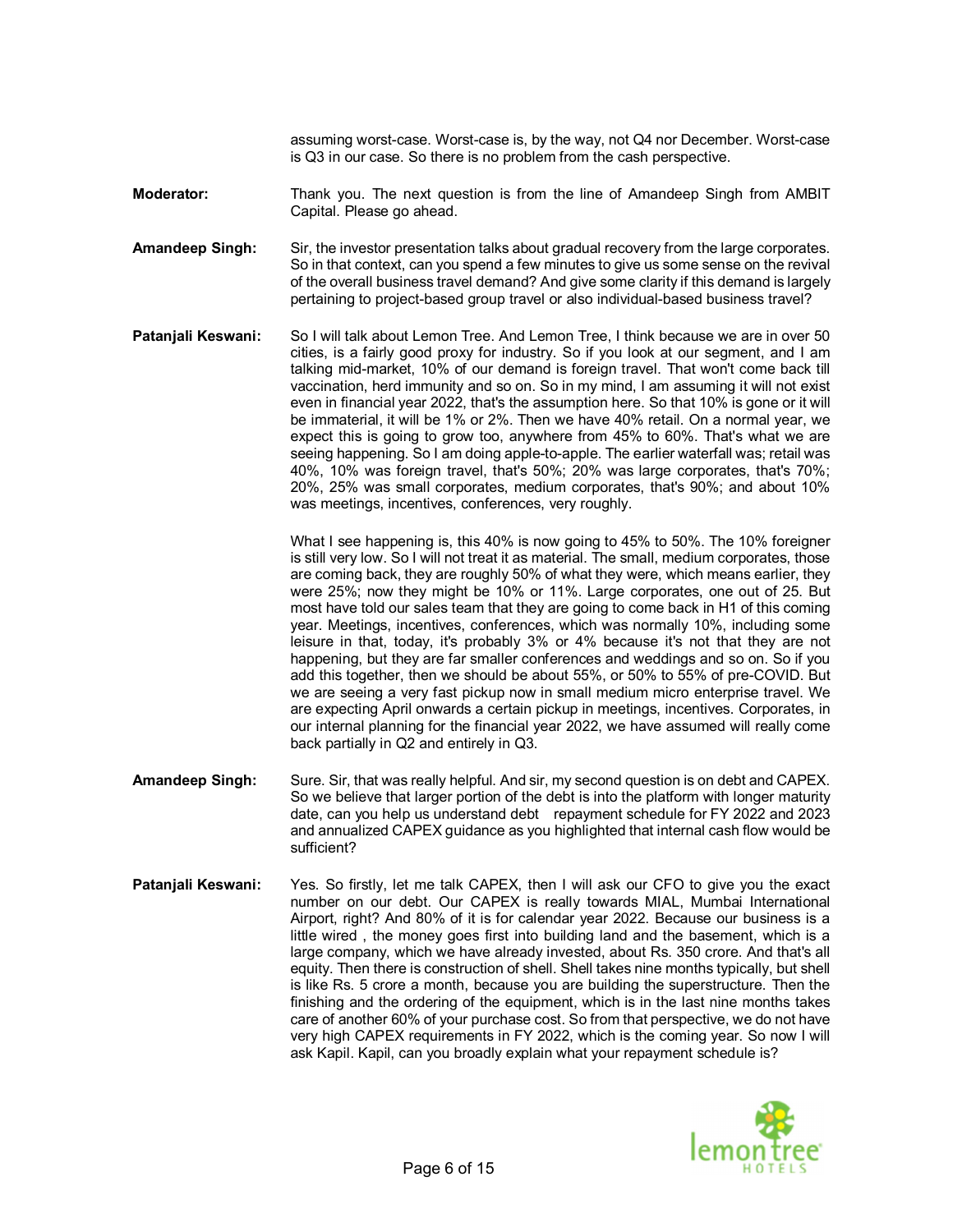- **Kapil Sharma:** Yes. Sure. So for next financial year, FY 2022, we have the total repayment obligation of Rs. 115 crore. So that is the number for Fleur as well as Lemon Tree together. Because as you rightly mentioned that in Fleur, many hotel additions were done in FY 2020, and those loans are newer ones, and their initial repayments are lower. So increment is not that high in the initial period, and that's why it's coming to Rs. 115 crore only.
- **Amandeep Singh:** Sure, sir. You could also highlight for FY 2023?
- **Kapil Sharma:** Yes. So FY 2023 is close to Rs. 140 crore. And one thing also I would like to mention that our cost of borrowing has also reduced. So as it was 9.6%, and then at the beginning of the current financial year, now it has reduced by 1%, it is now 8.6%.
- **Amandeep Sing:** This is really helpful, sir. And sir, lastly, on the Hamstede Living JV. So while the entity had aggressive expansion trends pre-COVID, can you help us with your outlook on this segment and guidance of any capital commitment over the next one or two years, if any?
- **Patanjali Keswani:** Not really. Right now, we are not looking at it because in the middle of COVID nobody can travel, we can't even reach out. So to summarize, it's not on our priority list for this coming year. We will review it once herd immunity, once the vaccine disappears.
- **Moderator:** Thank you. The next question is from the line of **Bharath Subramanian** from Sundaram Mutual Fund. Please go ahead.
- **Bharath Subramanian:**Congratulations on a set of good numbers in the tough environment that we operate in. Sir, in terms of the governmental support to the industry, a lot of things were expected over the time frame and the government has been talking about supporting the industries when they open up. So we seem to be in a position of opening up to travel, etc., at this point. So should we expect any support from the government through any schemes? Are we, as an industry, in discussions with the government, sir?
- **Patanjali Keswani:** Well, we have been in discussions. See, I am also the treasurer of the Hotel Association of India, so I can say from that lens that we have interacted extensively with the central and multiple state governments. They have given us an enormous amount of moral support. Unfortunately, there has been no financial support. And my best guess is that we will get no support. However, certain states have been helpful. For example, the Maharashtra government has, as you know, converted the hotel business into an industry, so certain benefits were instantly available, which is electricity costs, which were also linked to property taxes and so on and so forth. In aggregate, it would benefit us by a couple of crore a year in Maharashtra. But other State Governments, while they have been supportive, have not been financially supportive. And Bharath, I don't expect it. Frankly, I don't expect it to happen. If it had to happen, it should have happened, at least at some level in the budget. But unfortunately, a sector, which is nearly 10% of GDP and the most badly impacted has not gotten any direct support. However, the way we feel, the budget is going to lead to some uptick in economic activity. And that, in turn, will have obviously an indirect benefit on us.
- **Bharat Gupta:** Fine, sir. Sir, and the second point, in terms of the equity fundraise at different level that you are planning, sir. Is there any change to plans or would you basically take it as it comes, depending upon the requirements going forward? Any thoughts on the original plans and how they stack up now?

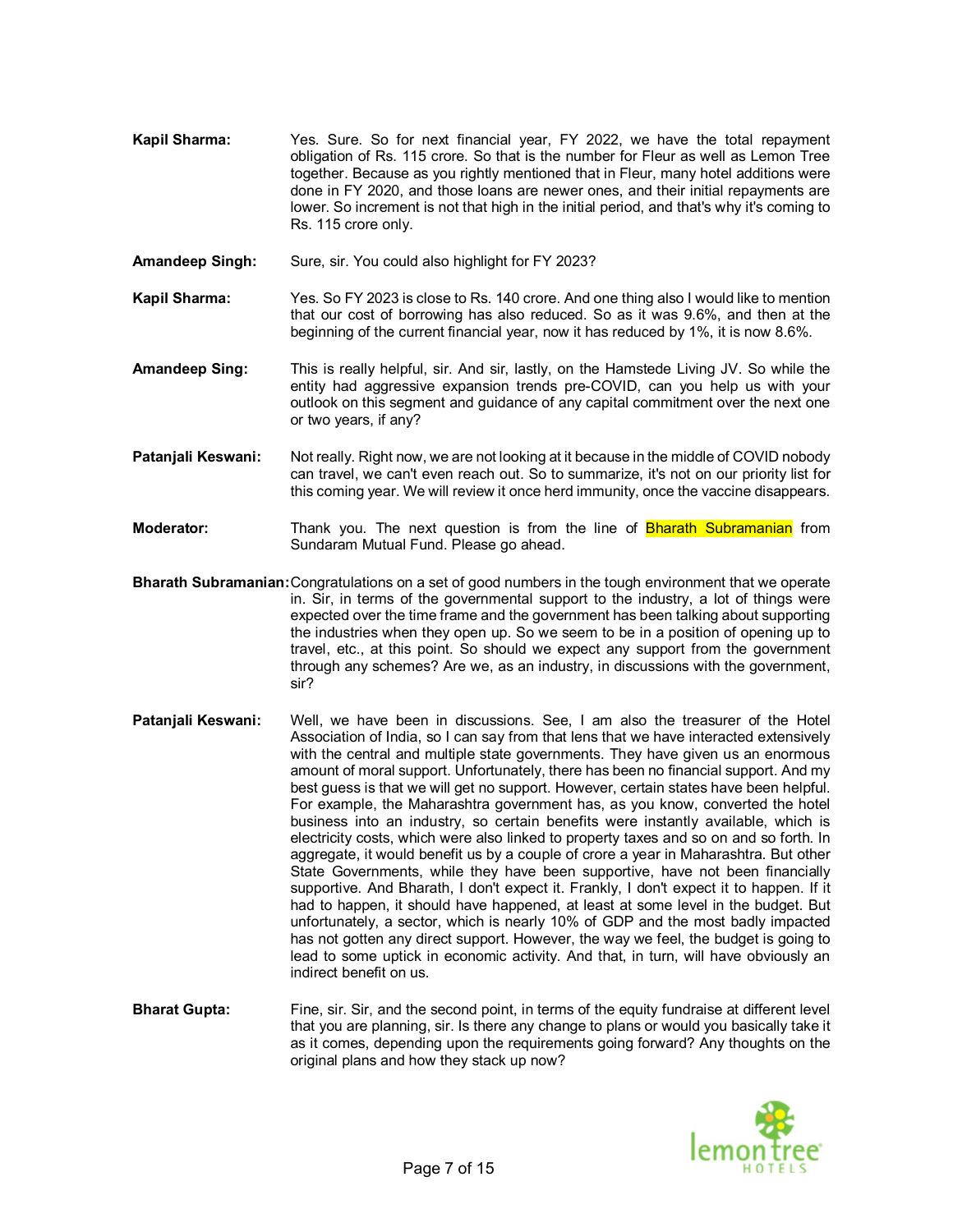- **Pataniali Keswani:** No. See, if you broadly look at us, our cash out is not significant in every quarter. If you look at cash out in Q3 and, as I said, in Q3, October and November were like Q2. It was December that we moved into the new set of numbers, which have continued into January and February. So at about Rs. 1 crore a day income, our cash out is really not significant, it is a small number, maybe a couple of crore a month or something. So as I said, we are sitting on about Rs. 200 -- how much is it, Kapil? Including that emergency product line guarantees fee, about Rs. 250 crore?
- **Kapil Sharma:** Rs. 250 crore.
- Patanjali Keswani: Yes. So we are sitting on Rs. 250 crore. At the current very depressed level of performance, we are out by a couple of crore a month. So as I mentioned in my opening statement, it is extremely unlikely that we will need that additional Rs. 125 crore from APG for Fleur. Because as somebody earlier mentioned, Fleur is where our maximum debt sits. Nearly 80% of our debt sits in our joint venture with APG. And we are nearly also equally certain that we will not need any rights issue. So that was really a perspective that came in the middle of last year when there was uncertainty about when will the bounce back start happening. But the bounce back is very clear now in Q4. And with that, even those clients who do not use us today have told us we are going to start from the next quarter.
- **Moderator:** Thank you. The next question is from the line of Sumant Kumar from Motilal Oswal. Please go ahead.
- **Sumant Kumar:** Yes. So my question is regarding supply. So can you discuss more about how much percentage of supply is likely to go out from the market? And if the supply is going out from the market, what it will be converted towards, that supply?
- **Patanjali Keswani:** So, I am talking industry again before COVID. Let's assume there are 100 rooms and industry occupancy was 70 rooms, 70%, this is industry, okay, branded hotel, supply and demand in India. On an annualized basis, pre-COVID, for the previous, say, seven, eight years; on an average, every year demand had grown at 11% a year. Supply has grown over eight years at about 13% a year. So there was a demand-supply imbalance, which is why the industry did not really go through any significant price hike in the last seven years, 10 years. This is the background.

Post-COVID, when you look at this demand of 70, I expect a reduction of about 5, permanently, which would be 6% of that 70%, which would be fundamentally due to new ways of communicating, like Zoom, so on and so forth and fewer face-to-face meetings. However, large corporates have now become a small segment or driver of rooms in India. So I am just assuming that, that 70% will become 65%. Supply side, that 100% will definitely not be more than 85%. So your new numbers, once things stabilize, will be 68 divided by 85, which is nearly 80% occupancy. That is my estimate, will start playing out by the next calendar year, and it will lead to fairly significant increase in prices.

- **Sumant Kumar:** Can you discuss more about the 15% of the supply, which is not going to be, it is converted to what of commercial spaces, or what it is going to be with the supply?
- **Patanjali Keswani:** It may not be converted, it may not be a bad asset, not operating. Like there are plenty of such hotels already. So you are asking me to really comment on an area where it is still playing out. Really, if you look at it, Sumant, you will start getting a picture at the end of this quarter, when NPAs start coming in and when banks want to clean up . So if we look at it very broadly, it's evident that the government of India and the Reserve Bank of India are both focused on asset quality reviews and

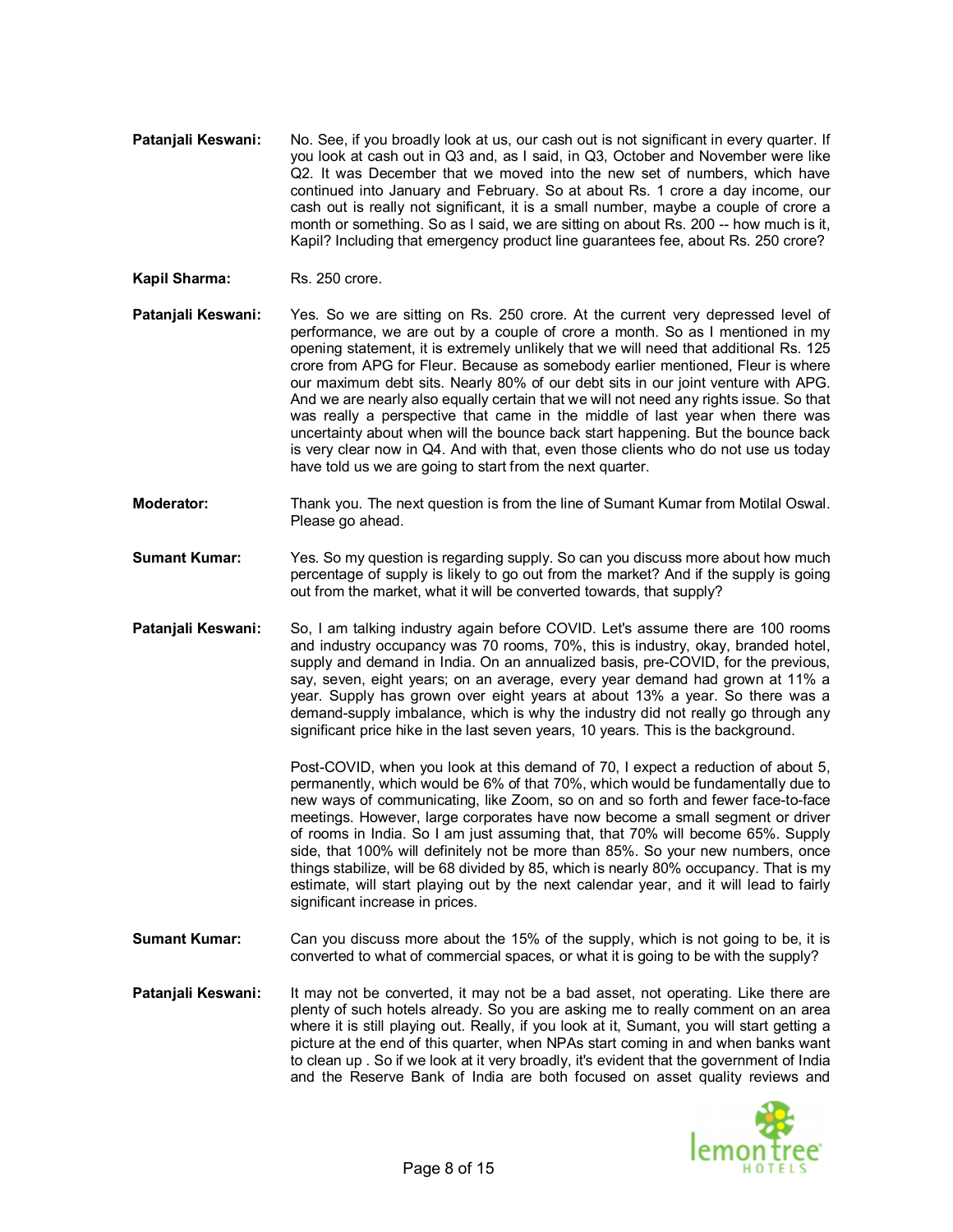cleaning up balance sheets of banks. When that happens, one of the results will be the hotels that have been utterly stretched in the last 9, 10 months, and continue to be stretched for the next few months, they will start popping up. So some of them will obviously change hands, some will get into disputes and will not operate only. Difficult for me to say what will happen.

But broadly, based on conversations I have had with hotel owners, this stretch will become evident now. Because earlier you had a moratorium, you had very clear government support. But when that all is withdrawn, then the real picture will emerge. So this is a very broad guess, an area of it. But supply disruption will be certain. And I think we will be playing catch-up also because demand growth has always been 11%, 12%, that should come back into play. Some level of supply disruption and no future growth of supply I reckon for the next four, five years. Because it has been so badly broke, the industry, that nobody wants to build hotels. So all this should play out. But best guess is, next year onwards you will start seeing significant movements in pricing in the hotel sector, after 15 years by the way.

- **Sumant Kumar:** So when we talk about the 15% supply disruption, what segment we are talking about, majorly in luxury segment?
- **Patanjali Keswani:** No. In fact, luxury will be less. It will be in the lower segment, from upper upscale downwards.
- **Sumant Kumar:** Okay. Downwards?
- **Patanjali Keswani:** Yes.
- **Sumant Kumar:** So talking about the MICE thing, and I think you mentioned in your commentary that April onwards we can see the MICE activity will start. So can you talk about how the inquiries are in MICE segment currently?
- **Patanjali Keswani:** Vikram, can you give a flavor on what the weddings, etc., are looking like in Q1? Or in fact, give us flavor from Q3 to Q4 to Q1.
- **Vikramjit Singh:** Absolutely. So I will tell you there are multiple segments. And within the MICE segment, let me give you a flavor of how it works in India. See, weddings happen primarily on saya days, and there are roughly about 100 saya days in a year, 100 to 120. And each wedding or each saya day typically has two or three functions, pre and post, primarily pre, like the function which precede a wedding. So like Mr. Keswani was mentioning, another reason why October and November were kind of slow and dull, it was because the saya days for this fiscal actually started in December. We had I think 14 fixed days, if I remember correctly, in December alone. January had a few, but February is, again, got multiple saya dates, and we already have multiple weddings booked at all our hotels, which cater to this kind of demand.

The good part is that in quarter one next year, if I look at the multiple thing, from 42 to 45 saya days alone exist in quarter one. And if I were to multiply that into two, so at least 90, if not 120 functions will happen definitely. So the MICE segment is looking very promising in the coming quarter. I also want to mention another segment which has come into play now is the movie crew segment. So a lot of serials are being made for Netflix, Amazon for the OTT segment. And they are now basing themselves in one location, they are taking bulk rooms in our hotels and this crew stays over a period of one and a half to two months while shooting is going on. So that's a new segment that didn't exist earlier. So like I said, multiple segments are playing out.

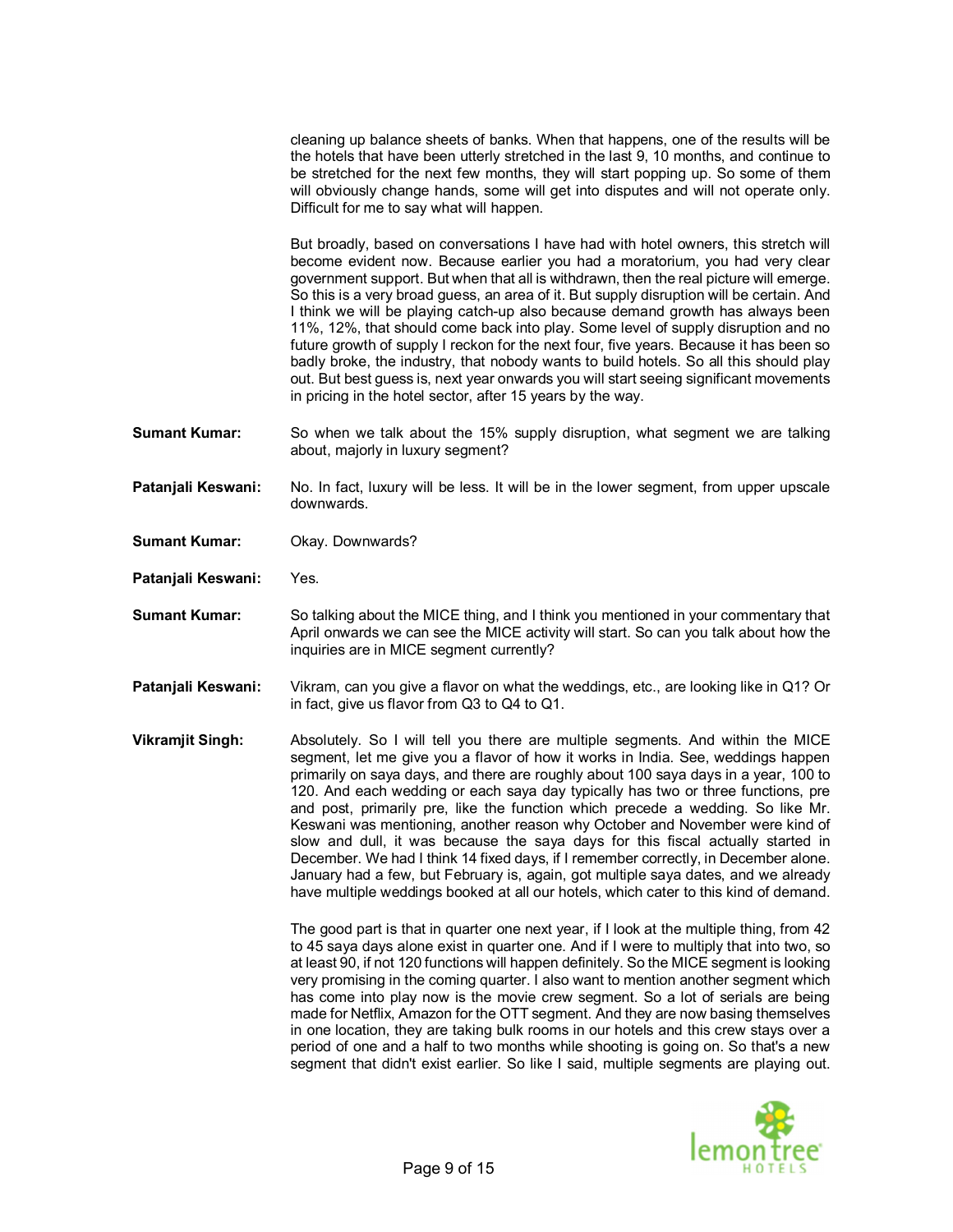Some new segments coming in. And I think going forward, this trend will only improve as we go forward.

**Sumant Kumar:** So the two segment is driving wedding and OTT, you are talking about the new segment. What other old segment we have in the MICE thing, what are the inquiries like, all the business conferences, are we getting inquiries for that maybe after three, four months or for May month and April month?

- **Vikramjit Singh:** So I will tell you, from the corporate segment there are two types of MICE businesses. So the large IT companies use something called the new joinee business. So typically, what happens is, inductions happen for new joinees, where they book rooms and they do the inductions. Where they book a lot of our hotels, especially the ones in the South, in Bangalore and Hyderabad. That segment has just started. We have just seen a very little trickle happen in one of our hotels in Gurgaon. But like I said that segment is going to go slow even for the current quarter and we will probably see some green shoots only in April, May onwards. The SME segment has already started performing. They have already started booking small conferences, especially sales conferences, because in the SME segment, the one vertical which has really started trending now is the sales vertical. The salespeople are out in the market because they need the business to survive. So that part of the business is already coming back. And they could be booking directly with us or they could be booking through an online travel agent.
- **Moderator:** Thank you. The next question is from the line of Amit Agarwal from Nirmal Bang. Please go ahead.
- **Amit Agarwal:** I just want to get more clarification on the cost reduction. So, I think the number was about Rs. 40 crore, Rs. 45 crore annually. Is it possible to kind of trickle into different vertical heads, utilize power, employees, etc.? Some basic idea where exactly is the cost reduction happening. I am talking about the permanent ones.
- **Patanjali Keswani:** Okay. So three significant areas. Area one is manpower. So, I hate using cliché, but like they say, don't let the crisis go to waste. So what really happened, Amit, in Q1 and Q2 was that many of our hotels were doing very low occupancies, but some hotels were doing higher occupancies because of COVID and BCP and whatnot. However, because of the crisis, a lot of staff were not there. They had gone on leave or were not physically there and unable to come. So actually, at peak, we had over 2,000 employees of Lemon Tree staying in hotels of ours on a full-time basis in order to actually cater to the needs of our guests. At that time, a number of very innovative practices started in our system. So basically, what we have discovered is, along with what we have done on the digital front in terms of digital menus and in check-in, check-outs, whatever we have done, we find that our staffing requirement is significantly lower than what it was earlier. So our normal staffing levels for our 8,000 plus rooms is one staff per day on an aggregate, which means we had over 8,000 employees. We were running these hotels, these are the big hotels at 0.4 staff per day. Sure, certain services were curtailed like spa, gym, swimming pools, restaurants and banquets and so on. But as gradually staff started normalizing and some hotels started getting multiple types of business, especially the large JK hotels like Delhi and Bombay, we find that we can operate at 0.75 staff per room, at full-service levels. So really, we are talking about 2,000 staff no longer required in the system. So we have decided that, obviously, we are not going to fire anybody, but as it is, there will be no backfilling. So first is staff.

Now typically, staff accounts for 20% of our revenue. We will save a minimum of 4% here, minimum. Now if you take our revenue, 4% of it, that goes straight into EBITDA. Second, power and fuel. Now we decided also that since we had a lot of time, many

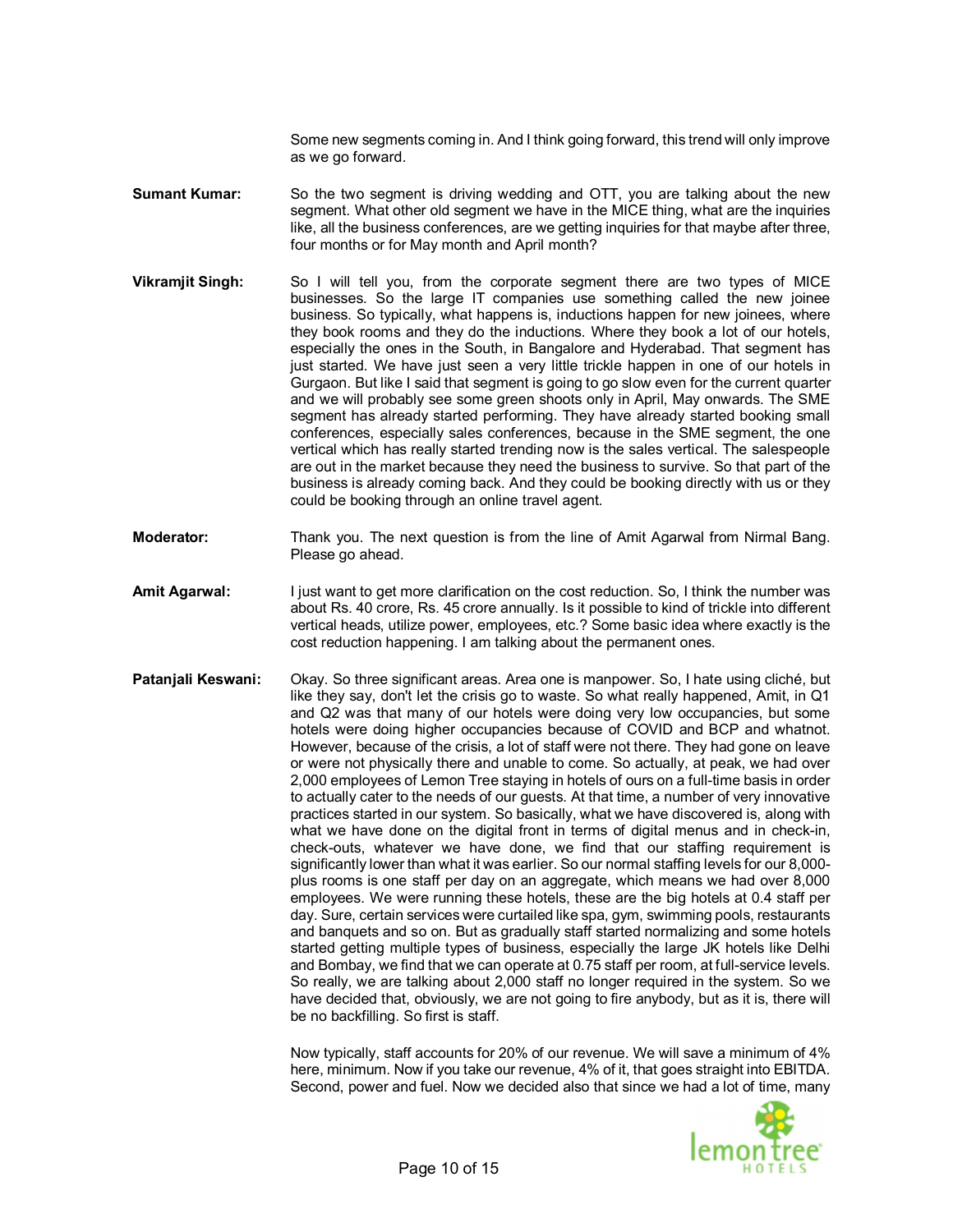hotels were shut, we are going to publish our first ESG report for Lemon Tree in this coming year, so we were reviewing multiple things, including our waste management metrics, our water usage and our electricity usage. And we are now planning that by the end of the next-to-next month, that is end of April, from 5% renewable we will take 31% renewable for the whole group. That will lead to a significant drop in power and fuel expenses, plus whatever we have put in practice. So the power, which is typically 10% to 12% of revenue, we think we will drop by at least 2%, perhaps 3%. So one is, minimum 4% we will go from staff expenses, minimum 2% will go from power.

Then raw material cost, we had a certain kind of food cost, we were giving a certain kind of buffet and we were offering certain types of meals. Now with digital menus, we find we have an ability to change them on the spot based on availability of produce, freshness and price. So we won't have a static menu. Our menu will now be a function of input cost and availability. And we reckon that our food cost, so our food revenue is typically about Rs. 100 crore. Our food cost used to be about 36%. Our new number is 29%. So we reckon we will save about Rs. 7 crore, roughly Rs. 8 crore a year in food cost, okay, which on an annualized basis should be about 1% of our revenue. So I am just giving you a flavor. And of course, the 12% saving in interest. So put together, we our minimum savings above the line and below the line will be Rs. 60 crore permanently, interest and these costs. So those will flow straight, I mean, Rs. 45 crore will flow straight to net EBITDA and below net EBITDA will be a product saving of about Rs. 16 crore, Rs. 17 crore.

**Amit Agarwal:** Another question regarding the future strategy. I am talking about not one year, probably two to three years down. I know you have given some of the management contracts, which you have entered into what should be relevant in FY 2022, 2023, et cetera. But my question is, are you looking at any expansion from the Fleur Hotel?

> Secondly, you have just got a new brand, Aurika. So is there going to be expansion in the Aurika brand also? Is that going to be through management contracts or through owned? So the question is, any amount of owned/lease hotels, which you are planning in the next three years, let's say, time frame, not one year specifically? And if so, what's the plan in terms of, is it going to be a higher-end level or lower-end level and geographically, apart from what you thought of?

**Patanjali Keswani:** Okay. So let's start with first investment, you are talking investment. As far as we are concerned, we are currently the second largest owner of hotel rooms in India. Well, we treat leased and owned because our lease periods are 30-plus years. We already have 5,200, we are adding another 800, so that's 6,000 rooms. I think we don't want to own any more assets. In fact, the Board has been discussing how, once things normalize, we can actually recycle cash out of the asset side. So the short answer is, capital investments, no. But lease, lease is not a capital investment, though today with the new accounting standard 116, it does appear, we have to show papers and whatnot. But from a cash flow perspective, we find lease has been generally very profitable for us, because lease really means, in synopsis, that I have taken asset, let's say, Rs. 100, I pay a rental of Rs. 2, and I try and make Rs. 4 return. 4% return on the asset, and I get half the profit by investing close to 0 capital. So yes, we will look at leases.

> The best assets, however, we are looking at, we are looking at expanding within the management side. So management, we are in current conversations. As you know, our current plan is that by the end of 2022 we should be operating a little under 11,000 rooms, of which 6,000 will be owned and 5,000 will be managed. There may be some delays because some owners have been very cash strapped who are building their hotels. But we will be opening a few hundred rooms in the next six

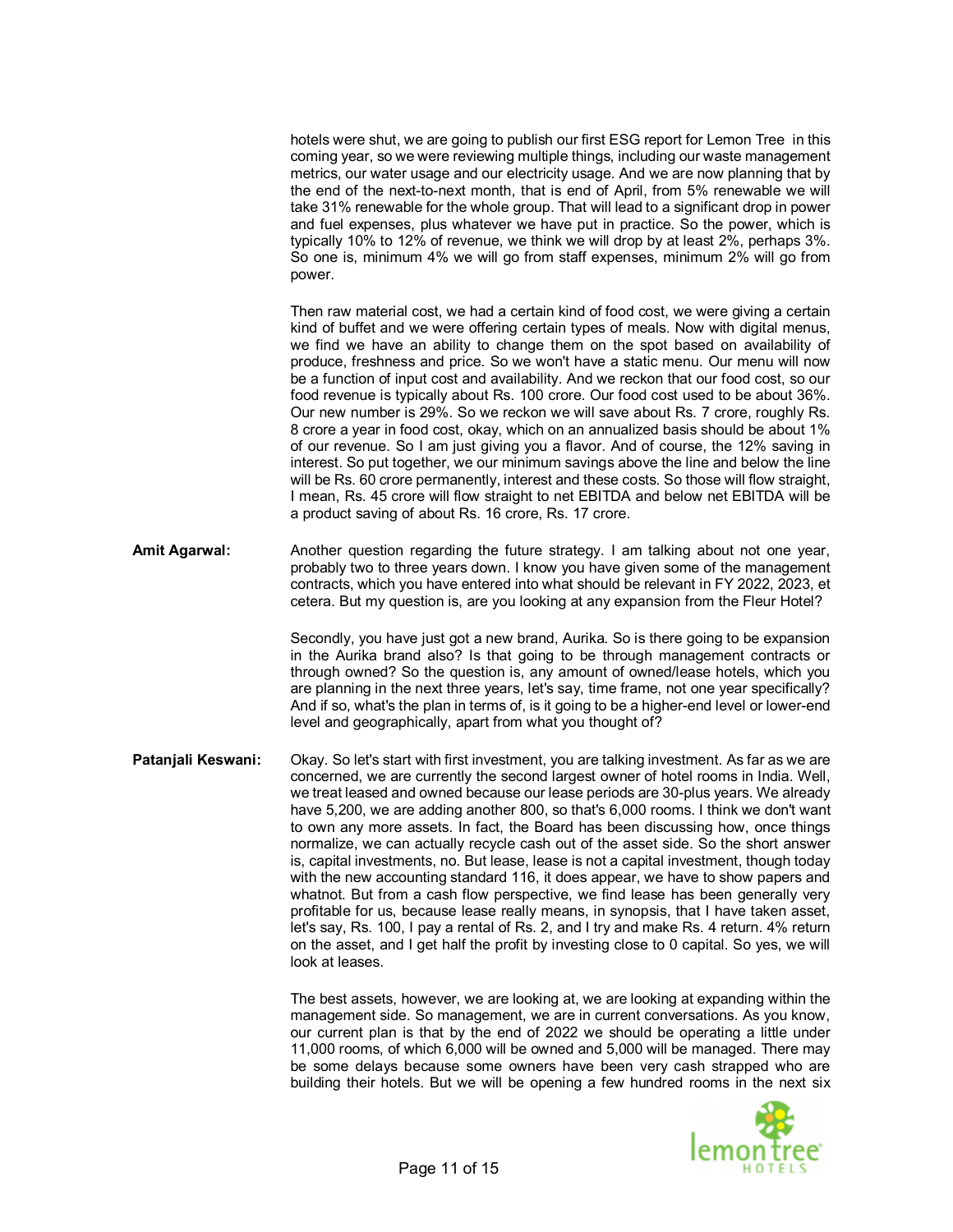months, and another few hundred in the following six months. So we are pretty sure we will be close to 11,000 rooms. But we have a pipeline of another I think 30, 40 hotels where there are active discussions on, which will add potentially another couple of thousand rooms over the next three to four years. Sure, in the next two years we are going to go very aggressive in the management side and try and increase this number.

As far as Aurika goes, Aurika has been a super success in Udaipur. We had shut it down for a few months. But since we have opened it, it has been doing very well. But Udaipur itself has been doing well, so I don't want to just blow my trumpet. But as a leisure property, it has done phenomenally well. And Aurika was really in order for us to expand share of wallet of customers who wanted to stay one step above Lemon Tree Premium. So the Bombay Hotel is also an Aurika. It is, as I said earlier, the largest hotel in India at 670 rooms. We are building it even today, and we hope it should be ready by the end of next year. So after that, Aurika will be a management play. Typically, for everybody to know, every 1,000 rooms you manage, your share of profit, based on management fees, is one-sixth to one-seventh, based on how you perform. So 1,000 rooms managed is equivalent of owning 150 rooms with zero risk.

Earlier in India, there were not enough branded hotels or high-quality hotels. So that even if we went out to manage, even the largest management companies in the midmarket space manages 2,000 rooms, we have got 5,000 rooms. Which is the total number of mid-market rooms in India would be 55,000 and the total number of upper upscale rooms will be about 20,000. So there was a problem of supply more than a problem or desire to manage. But we reckon now, we should conservatively be able to double the size of the company in the next four to five years, but we will not deploy capital. We will look at ways of recycling in fact our capital instead of redeploying.

- **Amit Agarwal:** Sure, sir. Just one quick question, I know you have answered this before. You gave a very detailed answer, but if you can just help me with the number for FY 2022 CAPEX and FY 2023 CAPEX. I am sorry for repeating the question.
- **Patanjali Keswani:** Okay. So CAPEX in FY 2022 is variable. It is a function of our cash flows. So right now, see, you want the optionality of flexibility to open Aurika Bombay by end of next year. Now what does that means? It means that we have to have a certain minimum level of work, which requires maybe Rs. 3 crore to Rs. 4 crore a month now for the shell for the next six months. What we are basically trying to create is, we are spending a minimum amount of capital, which is I think last month was Rs. 3.5 crore, which we will increase to roughly Rs. 4 crore, Rs. 4.5 crore now. So I can talk to you about CAPEX for the next six months, which will be south of Rs. 40 crore, okay?

If things come back as we hope they will, then we will accelerate deployment of capital in Aurika Mumbai. If they don't, then that project will get further delayed by six months. Because what we are doing is, we are trying to keep a certain liquidity buffer and seeing how much spare cash we can generate from operations, which can be deployed increasingly towards Aurika. Now our expectation is, in H1 we will do significantly better than in Q4. If that happens, then we will have some spare cash, that will go in to Aurika. So if you understand what I mean, I am saying that it's difficult for me to give you a number. The right time to ask me this would be after Q1 of this current year, because we want to see whether cash flows pick up to the level we are expecting. In which case, we will be positive on cash. And that Rs. 250 crore will still remain as a buffer. So it's really the run rate we are talking about now.

Now if we decide that things are improved and who knows that in H1 this year we will hit 70% of pre-COVID, then there will be sufficient cash in our system, we will build out a mile, and we will have it ready by the next year. Suppose things are not

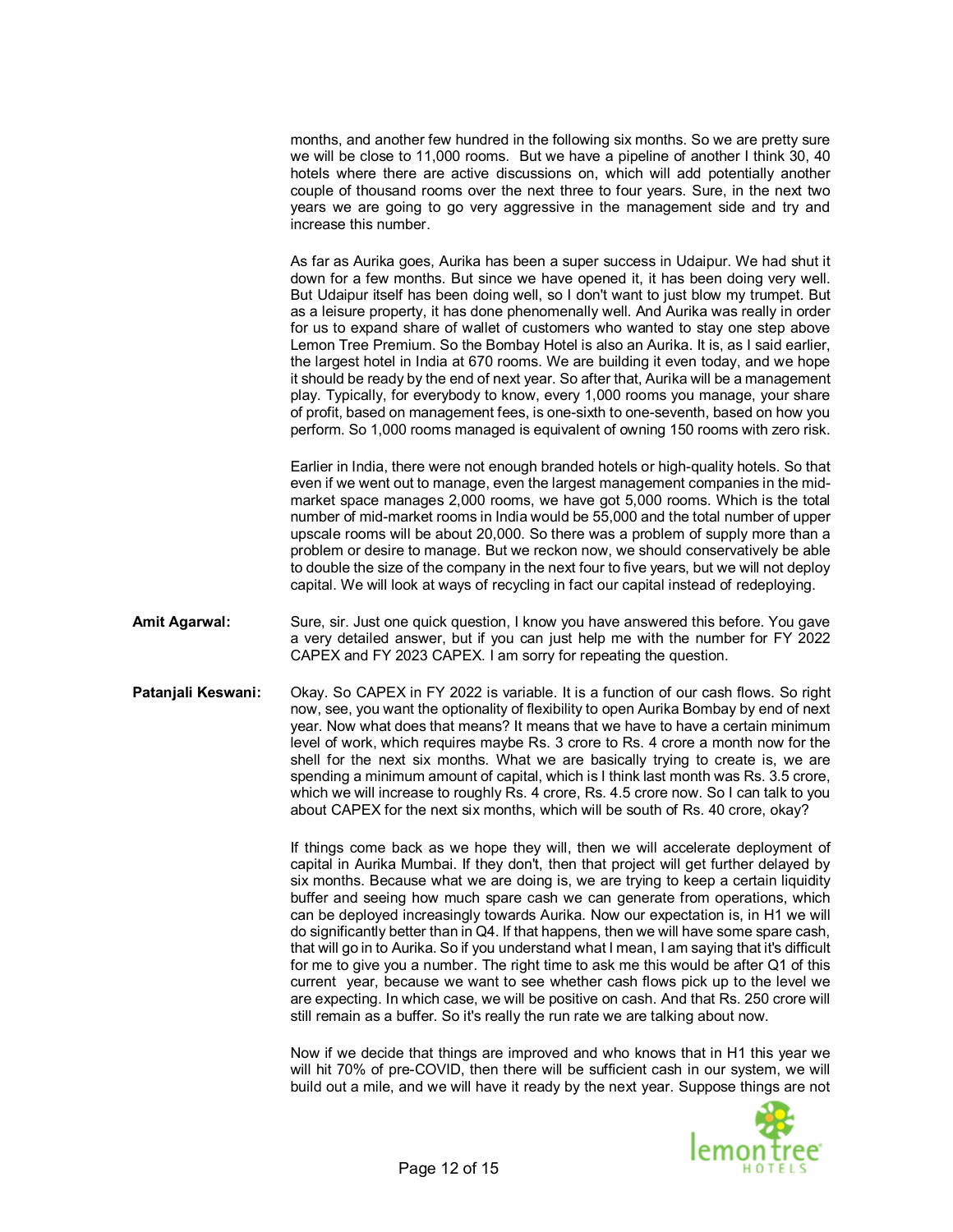good, then we will deploy obviously less money in that and keep our liquidity cushion with us. So when things improve, we will accelerate. Till they improve we will not accelerate, broadly that's the thought.

- **Amit Agarwal:** Thanks a lot. Congrats for a good set of numbers than the last time.
- **Patanjali Keswani:** Thank you. I just wanted to actually draw the attention of everybody who's listening. From a percentage increase in Q3, it looks like we didn't do as well as others. But the reality is we were doing very well in Q1, Q2 in occupancy numbers based on what was happening in India. And today, if you look at the listed universe, all the four players, their revenues in Q3 are between 60% to 69% below Q3 the previous year, we are in the middle of that. Expenses is between 20% to 60% less than the previous quarter, we are at the top end of that, our expenses are 60% below. In terms of EBITDA, we are (-74%), the others are between (-90%) onwards. Other point broadly is that, if those of you who have gone through the Smith Travel Research report of Q3 in India in the branded hotel segment, you will discover that Lemon Tree versus India occupancy was at a 30% premium. So when we did 42.4%, India occupancy was 30% in Q3. Just thought I would draw your attention to some of these numbers.
- **Moderator:** Thank you. The next question from the line of Rajiv Bharti from SKP Securities. Please go ahead.
- **Rajiv Bharti:** Sir, my question is on slide number 15 of the presentation, which talks about your Q3 occupancy of Lemon Tree Premium, just came up to 56%, which is the best among your portfolios. But there has been a drop in the ARR. Have you picked up some business off late? Because you talked about that your non-COVID piece has gone up actually, so your ADRs have dropped despite your increase in your occupancy. And same thing, on the same slide when you see the Mumbai asset where your occupancy has gone up to 59%, there also the ADR has dropped. And you also mentioned that in Q4 the occupancy is at 80% odd. So is there any business which you have picked up which is on the lower ADR side?
- **Patanjali Keswani:** Yes. So Rajiv, synopsis is, this is all dynamic prices. So how does pricing work? Think of it conceptually, that we don't have any fixed rate business currently, okay? And that won't come really until this vaccine has become available, therefore, let's assume that will not come until Q2 next year, okay? Now we come to these hotels. We are all getting, what we call, retail business. How does retail business operate? It's very simple. It's a function of customers going and looking at three, four hotels and then taking a call. So we are, in that sense, very, very market-driven in our pricing.

From a conceptual, we just think that technology platform is the following, which is that we look at pricing of what we define as our six competitor hotels in each market. So let's take Mumbai, we scan Mumbai and say, within a distance of 3 kilometers here are 6 hotels who compete with us roughly on pricing, quality and standards. What we do is we determine in advance our premium or discount to each of those hotels. And what we do is, therefore, using tech, we try and say that I am just giving you an example, Marriot Hotel in Bombay is at 3.5. Leela is at 6.5. JW is at 6.2. Hyatt is at this. Hilton is at this. We want to be 0.75 of this hotel, 1.1 of that hotel, etc., etc. And using this formula, we come to a price. And that's our price.

That price is determined by market dynamics, not by us. And the only time it will increase is when the entire market's pricing goes up. Otherwise, there will always be a spoiler or two who will try and take business at a lower price. Which is why I said that in Q4, with an improvement in demand, pricing is also starting to get a little more rational. Therefore, price pickup will happen. And this is true for any hotel in India,

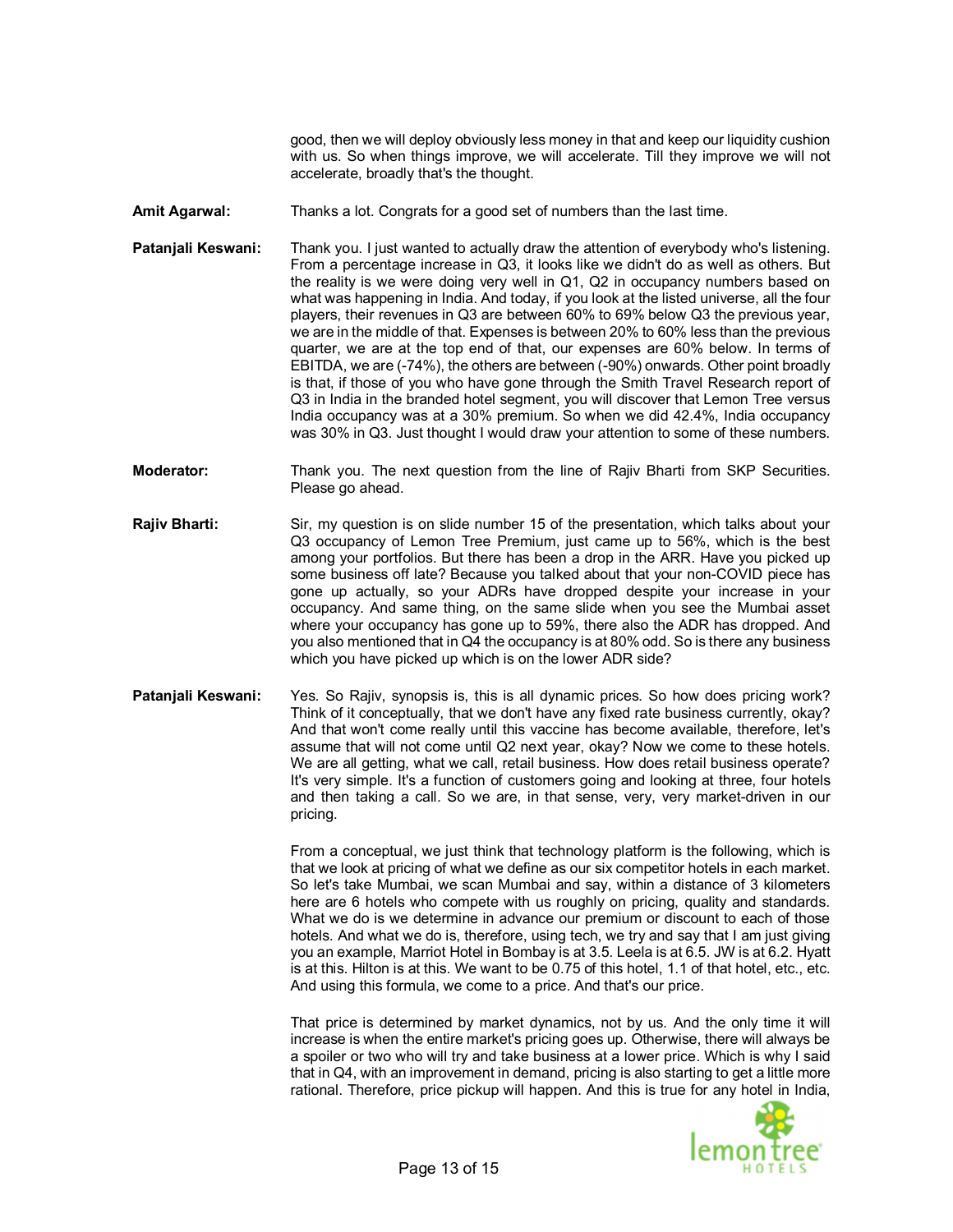only when there is sufficient demand in that micro market. Now Bombay will start showing price pickup because, as a market, it is so deep, among all the markets, as you noticed, I mean you can see it right here, that among all the markets, in occupancy percentages, it is the highest. It's our newest hotel by the way, but it's already been 60% in Q3 and 80% now. So that's where it will come. I can't be more specific than that, because we don't determine pricing, the market determines pricing.

**Rajiv Bharti:** Sure. Sir, on 80% number, the areas would be at par with Q2 as of now the visibility or it will be something like Q3, 3,000 on the Mumbai asset?

- **Patanjali Keswani:** Well, I don't have the numbers offhand, but the ADR of the group, because the occupancy is going up, will start improving. But there will always be a lag. There is always a lag between demand and price. And the sector has gone through so much uncertainty, that there is naturally a hesitancy to increase pricing. And that's why I said, price catch-up, my best guess, it will happen in H2 next year.
- **Rajiv Bharti:** Sure. Sir, on Aurika, the 29% occupancy. So we were shut for what period of Q3 on the Udaipur asset?
- **Patanjali Keswani:** You see, it's not only being shut, it's how many rooms are open. So see it from this perspective, that I think in Q1 we were shut completely. Q2, we were partially shut. Q3, we were partially shut. So you see, Aurika is built along three room blocks. So sometimes we would open one block based on demand and not the other two, then two and so on. So I can't give you an offhand number. But suffice to say, it was not open 100% in Q3. There were parts time when it was fully opened when we had a wedding, parts time when it was half open or one third open and so on.
- **Rajiv Bharti:** Sure. Sir, lastly, on your Hyderabad market. So Hyderabad market in December, as per your data, has done 45% kind of occupancy. I mean, some other listed player, largely Hyderabad heavy, their numbers on the revenue side is I think close to 45%, 50% for the quarter as such. Are you seeing that market picking up any time soon?
- **Patanjali Keswani:** See, we have, I think, among the largest inventories in Hyderabad, I don't know. I think one other large player there is probably -- well, there Taj and Chalet, they both have hotels there. But we are very distributed. So we have 400-odd rooms in HITEC City, we have 200 rooms in Gachibowli and nearly 100 rooms in Banjara Hills in the ownership side. So each market performed differently. For example, HITEC did well. Gachibowli did well in Q1 because it had a lot of OTT business, but didn't do well in Q2 and Q3. HITEC did well in Q2 and Q3. Banjara Hills, unfortunately, was a COVID hospital. And while we had a tie-up with Apollo, we didn't get the kind of business we thought. We did only about 20% occupancy there. Now Banjara has picked up.

So this is, I don't know, a moving picture. Broadly, Hyderabad is not doing badly. It is doing as well, we did 42.4% on sale inventory, Hyderabad did 45.2%. So it did somewhat for premium, but at a very low rate. Delhi is showing good signs of pickup. Bombay is showing good signs of pickup. Gurgaon is showing very early signs, but not as good. Because it is so heavily dependent on corporate, as you can see, it did 30%. Similarly, Bangalore, which is, in fact, within corporate, heavily dependent on IT. And IT, as you know, was a big sector for hotels. So these will revive at different times. I can't give specific answers because I myself don't know. But broadly, I expect a bounce back in Bangalore in H1 and Gurgaon, because that's when the corporate sector would start performing. I think that's what we have been given to understand.